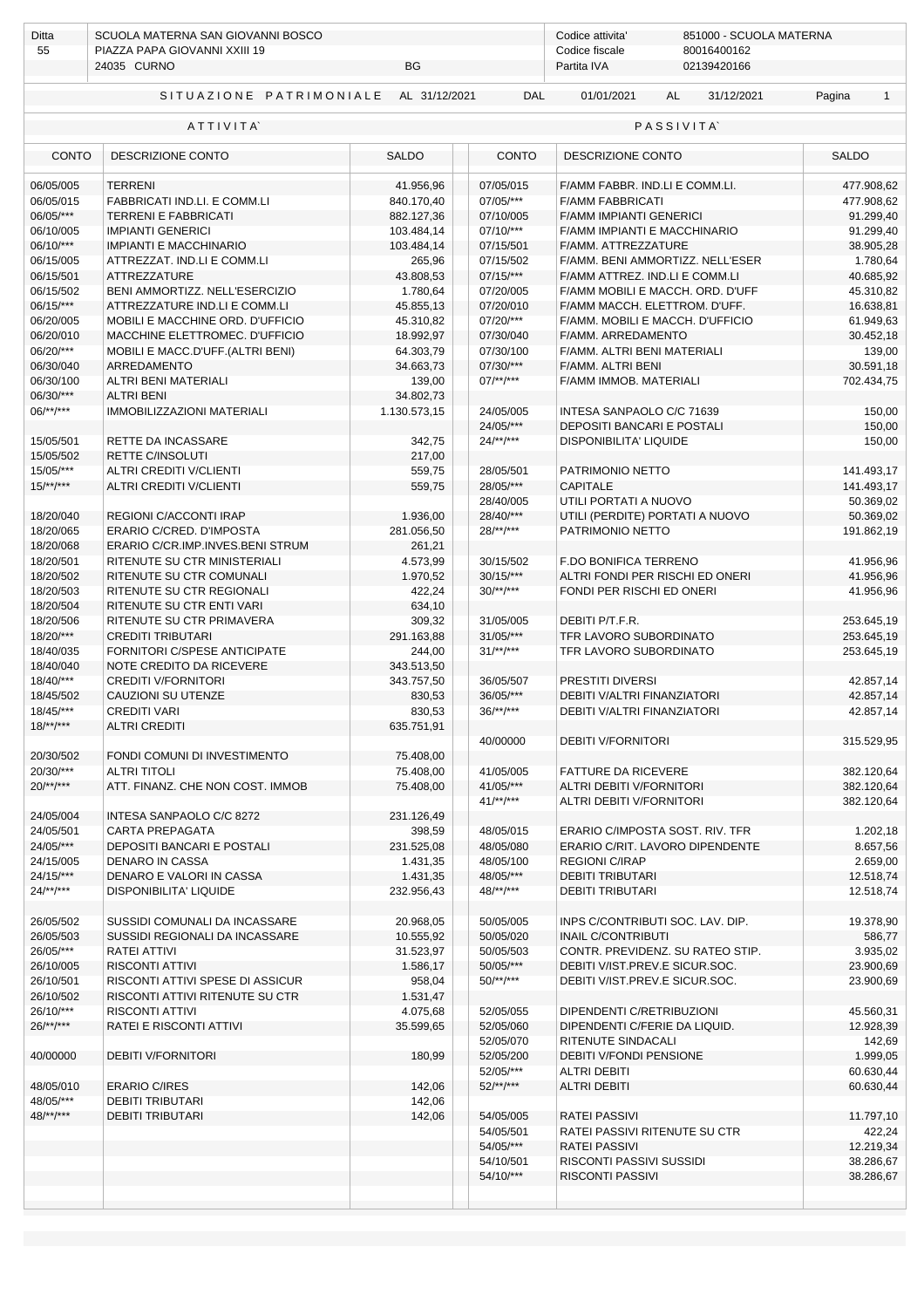| Ditta<br>SCUOLA MATERNA SAN GIOVANNI BOSCO |                               |               |              | Codice attivita'               |             | 851000 - SCUOLA MATERNA |              |   |
|--------------------------------------------|-------------------------------|---------------|--------------|--------------------------------|-------------|-------------------------|--------------|---|
|                                            |                               |               |              |                                |             |                         |              |   |
| 55                                         | PIAZZA PAPA GIOVANNI XXIII 19 |               |              | Codice fiscale                 |             | 80016400162             |              |   |
|                                            | 24035 CURNO                   | BG.           |              | Partita IVA                    | 02139420166 |                         |              |   |
|                                            |                               |               |              |                                |             |                         |              |   |
|                                            | SITUAZIONE PATRIMONIALE       | AL 31/12/2021 | <b>DAL</b>   | 01/01/2021                     | AL          | 31/12/2021              | Pagina       | 2 |
|                                            | ATTIVITA                      |               |              | PASSIVITA                      |             |                         |              |   |
| <b>CONTO</b>                               | DESCRIZIONE CONTO             | <b>SALDO</b>  | <b>CONTO</b> | DESCRIZIONE CONTO              |             |                         | <b>SALDO</b> |   |
|                                            |                               |               | $54$ /**/*** | <b>RATELE RISCONTI PASSIVI</b> |             |                         | 50.506,01    |   |
|                                            |                               |               |              |                                |             |                         |              |   |
|                                            |                               |               |              |                                |             |                         |              |   |
| ***                                        | <b>TOTALE ATTIVITA'</b>       | 2.111.171,94  | ***          | <b>TOTALE PASSIVITA</b>        |             |                         | 2.078.112,70 |   |
|                                            |                               |               | ****         | UTILE DI ESERCIZIO             |             |                         | 33.059,24    |   |
| *****                                      | <b>TOTALE A PAREGGIO</b>      | 2.111.171,94  | *****        | <b>TOTALE A PAREGGIO</b>       |             |                         | 2.111.171,94 |   |
|                                            |                               |               |              |                                |             |                         |              |   |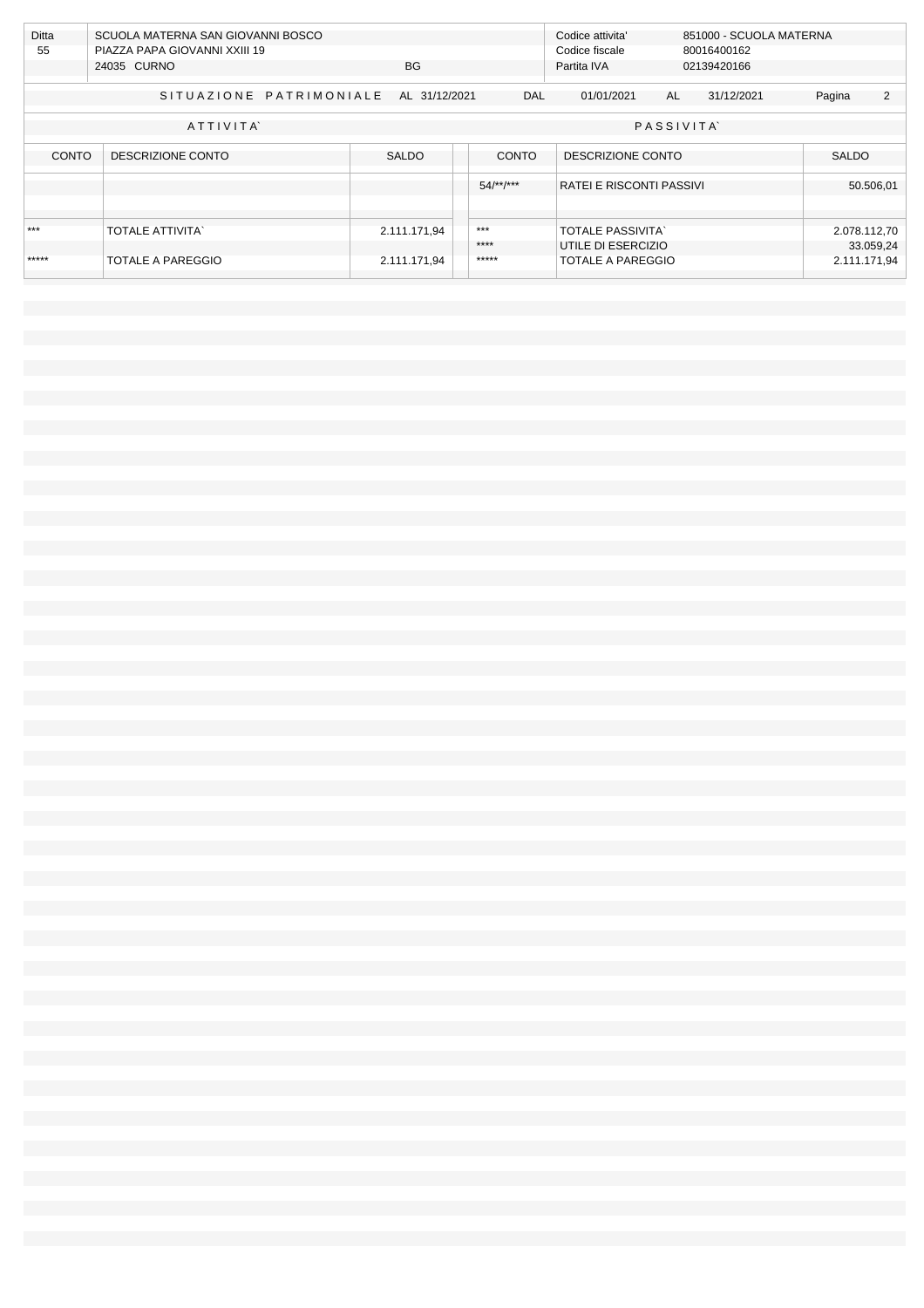| Ditta<br>55                                 | SCUOLA MATERNA SAN GIOVANNI BOSCO<br>PIAZZA PAPA GIOVANNI XXIII 19 | Codice attivita'<br>851000 - SCUOLA MATERNA<br>80016400162<br>Codice fiscale |                        |                                                      |                          |  |  |
|---------------------------------------------|--------------------------------------------------------------------|------------------------------------------------------------------------------|------------------------|------------------------------------------------------|--------------------------|--|--|
|                                             | 24035 CURNO                                                        | BG                                                                           |                        | Partita IVA<br>02139420166                           |                          |  |  |
|                                             | SITUAZIONE ECONOMICA                                               | AL 31/12/2021                                                                | DAL                    | 01/01/2021<br>AL<br>31/12/2021                       | Pagina<br>3              |  |  |
| COSTI, SPESE E PERDITE<br>RICAVI E PROFITTI |                                                                    |                                                                              |                        |                                                      |                          |  |  |
| <b>CONTO</b><br>DESCRIZIONE CONTO           |                                                                    | <b>SALDO</b>                                                                 | <b>CONTO</b>           | DESCRIZIONE CONTO                                    | <b>SALDO</b>             |  |  |
| 66/25/005                                   | <b>MERCI C/ACQUISTI</b>                                            | 40.316,72                                                                    | 58/10/005              | RICAVI PER PRESTAZ. DI SERVIZI                       | 306.412,75               |  |  |
| 66/25/501                                   | ACQUISTI MAT. DIDATTICO E GIOCHI                                   | 7.816,13                                                                     | 58/10/501              | RICAVI PER PREST. SERV. NIDO                         | 202.979,40               |  |  |
| 66/25/502                                   | ACQUISTI MATERIALE PER CUCINA                                      | 20,96                                                                        | 58/10/502              | RICAVI PER PREST. SERV.PRIMAVERA                     | 64.109,00                |  |  |
| 66/25/***                                   | <b>MERCI</b>                                                       | 48.153,81                                                                    | 58/10/513<br>58/10/*** | <b>INTEGRAZIONI RETTE</b>                            | 53.395,04                |  |  |
| 66/30/015<br>66/30/017                      | MATERIALE DI PULIZIA<br>PRODOTTI SANIF.E DISP.PROT.INDIV           | 5.031,64<br>1.778,41                                                         | $58$ /**/***           | RICAVI DELLE PRESTAZ. - IMPRESE<br><b>RICAVI</b>     | 626.896,19<br>626.896,19 |  |  |
| 66/30/025                                   | <b>CANCELLERIA</b>                                                 | 2.514,55                                                                     |                        |                                                      |                          |  |  |
| 66/30/045                                   | INDUMENTI DI LAVORO                                                | 162,58                                                                       | 64/05/100              | ABBUONI/ARROT. ATTIVI IMP.                           | 25,58                    |  |  |
| 66/30/055                                   | SPESE ACCESSORIE SU ACQUISTI                                       | 70,03                                                                        | 64/05/115              | SOPRAVVENIENZE ORDINARIE ATTIVE                      | 320,00                   |  |  |
| 66/30/491                                   | ALTRI ACQUISTI INDEDUCIBILI                                        | 523,18                                                                       | 64/05/155              | PROVENTI PER LIBERALITA'                             | 2.001,00                 |  |  |
| 66/30/501                                   | MATERIALE DI CONSUMO                                               | 11.427,13                                                                    | 64/05/***              | ALTRI RICAVI E PROVENTI                              | 2.346,58                 |  |  |
| 66/30/502                                   | ACQUISTI LIBRI E PUBBLICAZIONI                                     | 1,30                                                                         | 64/10/501              | <b>SUSSIDI MINISTERIALI</b>                          | 95.974,32                |  |  |
| 66/30/503                                   | <b>ACQUISTI VARI</b>                                               | 260,40                                                                       | 64/10/502              | <b>SUSSIDI COMUNALI</b>                              | 11.880,17                |  |  |
| 66/30/504                                   | ACQ. MATERIALE 626 D.LGS 81/08                                     | 326,14                                                                       | 64/10/503              | SUSSIDI COMUNALI NIDO                                | 13.930,41                |  |  |
| 66/30/***<br>$66$ /**/***                   | <b>ALTRI ACQUISTI</b><br>COSTI P/MAT.PRI, SUSS., CON.E MER.        | 22.095,36<br>70.249,17                                                       | 64/10/504<br>64/10/505 | <b>SUSSIDI REGIONALI</b><br><b>SUSSIDI ENTI VARI</b> | 10.555,92<br>1.067,59    |  |  |
|                                             |                                                                    |                                                                              | 64/10/506              | SUSSIDI ENTI VARI NIDO                               | 14.784,98                |  |  |
| 68/05/025                                   | <b>ENERGIA ELETTRICA</b>                                           | 11.319,59                                                                    | 64/10/507              | SUSSIDI SEZIONE PRIMAVERA                            | 7.732,88                 |  |  |
| 68/05/040                                   | <b>GAS RISCALDAMENTO</b>                                           | 16.720,42                                                                    | 64/10/513              | SUSSIDIO LEGGE 65/17 0 - 6                           | 9.000,00                 |  |  |
| 68/05/045                                   | <b>ACQUA</b>                                                       | 944,99                                                                       | 64/10/514              | CONTRIBUTI C/ESERC NON TASSABILI                     | 4.896,00                 |  |  |
| 68/05/052                                   | CANONE DI MANUTENZIONE PERIODICA                                   | 2.891,32                                                                     | 64/10/515              | SUSSIDI MINISTERIALI NO TAX                          | 18.375,28                |  |  |
| 68/05/055                                   | MANUT.E RIPARAZ.BENI PROPRI 5%                                     | 5.299,48                                                                     | 64/10/***              | CONTRIBUTO IN CONTO ESERCIZIO                        | 188.197,55               |  |  |
| 68/05/125                                   | ASSICURAZ. NON OBBLIGATORIE                                        | 1.651,16                                                                     | 64/15/030              | CONTR.C/IMP.INVEST.BENI STRUMENT                     | 261,21                   |  |  |
| 68/05/132                                   | SERVIZI DI PULIZIA                                                 | 1.191,10                                                                     | 64/15/503              | EROGAZIONE QUOTE 5 PER MILLE                         | 1.447,63                 |  |  |
| 68/05/160                                   | COMPENSI SINDACI-PROFESSIONISTI                                    | 1.268,80                                                                     | $64/15$ /***           | CONTRIBUTI IN CONTO CAPITALE                         | 1.708,84                 |  |  |
| 68/05/184                                   | COMPENSI LAV.OCCAS.ATTIN.ATTIV.                                    | 225,00                                                                       | $64$ /**/***           | ALTRI RICAVI E PROVENTI                              | 192.252,97               |  |  |
| 68/05/320<br>68/05/330                      | SPESE TELEFONICHE<br>SPESE POSTALI E DI AFFRANCATURA               | 3.502,88<br>75,40                                                            | 87/15/501              | INT. ATTIVI SU TITOLI                                | 59,40                    |  |  |
| 68/05/340                                   | SPESE DI RAPPRESENTANZA DEDUCIB.                                   | 643,58                                                                       | 87/15/***              | DA TIT. ISCR.NELL'ATT.CIRCOLANTE                     | 59,40                    |  |  |
| 68/05/370                                   | <b>ONERI BANCARI</b>                                               | 6.368,28                                                                     | $87$ /**/***           | ALTRI PROVENTI FINANZIARI                            | 59,40                    |  |  |
| 68/05/501                                   | ASSISTENZA SCOLASTICA                                              | 2.100,02                                                                     |                        |                                                      |                          |  |  |
| 68/05/503                                   | ALTRE ATTIVITA' DIDATTICHE                                         | 2.316,01                                                                     |                        |                                                      |                          |  |  |
| 68/05/511                                   | ASSISTENZE E CONSULENZE TECNICHE                                   | 645,79                                                                       |                        |                                                      |                          |  |  |
| 68/05/512                                   | CONSULENZA AMMINISTRATIVA                                          | 15.267,98                                                                    |                        |                                                      |                          |  |  |
| 68/05/513                                   | PRESTAZIONI TECNICHE                                               | 635,50                                                                       |                        |                                                      |                          |  |  |
| 68/05/514                                   | SPESE 626 D.LGS 81/08                                              | 2.835,02                                                                     |                        |                                                      |                          |  |  |
| 68/05/515                                   | SPESE AGGIORNAMENTO PROFESSIONAL                                   | 1.020,00                                                                     |                        |                                                      |                          |  |  |
| 68/05/516<br>68/05/521                      | SPESE PER TRASPORTO ALUNNI<br>RIMBORSO SPESE                       | 1.980,00                                                                     |                        |                                                      |                          |  |  |
| 68/05/***                                   | <b>COSTI PER SERVIZI</b>                                           | 351,36<br>79.253,68                                                          |                        |                                                      |                          |  |  |
| $68$ /**/***                                | <b>COSTI PER SERVIZI</b>                                           | 79.253,68                                                                    |                        |                                                      |                          |  |  |
|                                             |                                                                    |                                                                              |                        |                                                      |                          |  |  |
| 72/05/010                                   | SALARI E STIPENDI                                                  | 191.430,40                                                                   |                        |                                                      |                          |  |  |
| 72/05/501                                   | SALARI E STIPENDI NIDO                                             | 138.361,97                                                                   |                        |                                                      |                          |  |  |
| 72/05/502                                   | SALARI E STIPENDI PROMISCUO                                        | 57.774,35                                                                    |                        |                                                      |                          |  |  |
| 72/05/513                                   | SALARI E STIPENDI PRIMAVERA                                        | 47.313,76                                                                    |                        |                                                      |                          |  |  |
| 72/05/***                                   | SALARI E STIPENDI                                                  | 434.880,48                                                                   |                        |                                                      |                          |  |  |
| 72/15/005                                   | <b>ONERI SOCIALI INPS</b>                                          | 51.840,97                                                                    |                        |                                                      |                          |  |  |
| 72/15/025<br>72/15/502                      | <b>ONERI SOCIALI INAIL</b><br>ONERI SOCIALI INPS NIDO              | 2.376,04<br>32.332,18                                                        |                        |                                                      |                          |  |  |
| 72/15/503                                   | ONERI SOCIALI INPS PROMISCUO                                       | 14.940,52                                                                    |                        |                                                      |                          |  |  |
| 72/15/517                                   | ONERI SOCIALI PRIMAVERA                                            | 10.226,39                                                                    |                        |                                                      |                          |  |  |
| 72/15/***                                   | <b>ONERI SOCIALI</b>                                               | 111.716,10                                                                   |                        |                                                      |                          |  |  |
| 72/20/005                                   | TFR                                                                | 12.987,62                                                                    |                        |                                                      |                          |  |  |
| 72/20/008                                   | TFR A FONDI PENSIONE (-50 DIP.)                                    | 6.085,74                                                                     |                        |                                                      |                          |  |  |
| 72/20/501                                   | TFR LIQUIDATO                                                      | 1.554,54                                                                     |                        |                                                      |                          |  |  |
| 72/20/502                                   | <b>TFR NIDO</b>                                                    | 6.627,96                                                                     |                        |                                                      |                          |  |  |
| 72/20/503                                   | TFR PROMISCUO                                                      | 2.290,51                                                                     |                        |                                                      |                          |  |  |
| 72/20/504<br>72/20/505                      | <b>TFR PRIMAVERA</b><br>TFR LIQUIDATO NIDO                         | 6.309,88<br>2.700,97                                                         |                        |                                                      |                          |  |  |
| 72/20/507                                   | TFR LIQUIDATO PRIMAVERA                                            | 777,82                                                                       |                        |                                                      |                          |  |  |
| 72/20/508                                   | TFR FDI PENS(-50 DIP) NIDO                                         | 3.330,07                                                                     |                        |                                                      |                          |  |  |
| 72/20/509                                   | TFR FDI PENS(-50 DIP) PROMISCUO                                    | 4.170,26                                                                     |                        |                                                      |                          |  |  |
| 72/20/***                                   | TRATTAMENTO FINE RAPPORTO                                          | 46.835,37                                                                    |                        |                                                      |                          |  |  |
| 72/30/045                                   | COSTI SOST.P/GENER. DEI DIPEND.                                    | 4.800,00                                                                     |                        |                                                      |                          |  |  |
| 72/30/***                                   | ALTRI COSTI DEL PERSONALE                                          | 4.800,00                                                                     |                        |                                                      |                          |  |  |
| $72$ /**/***                                | COSTI PER IL PERSONALE                                             | 598.231,95                                                                   |                        |                                                      |                          |  |  |
|                                             |                                                                    |                                                                              |                        |                                                      |                          |  |  |